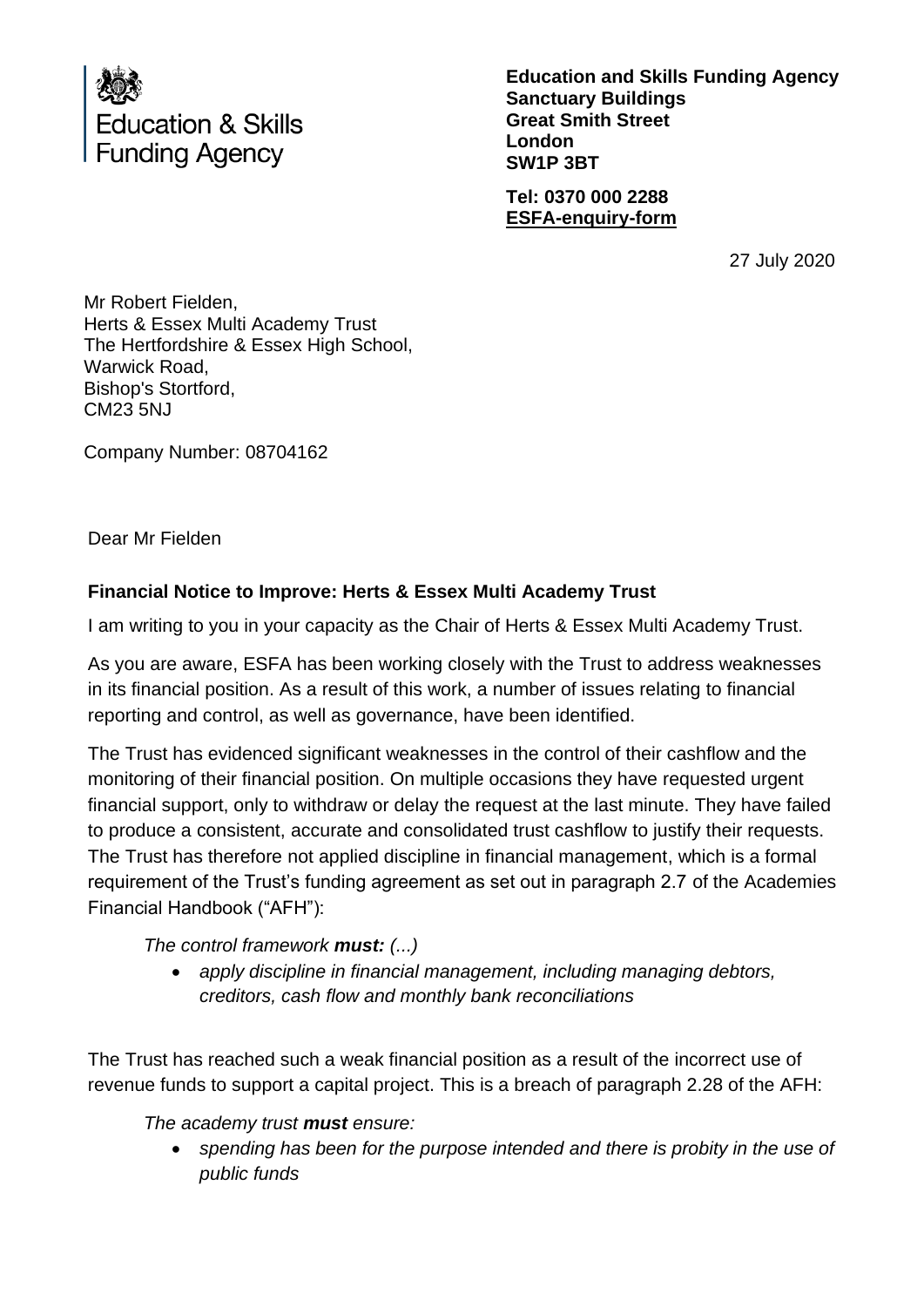The format of the Trust's management accounts is not compliant. They do not include cash flow forecasts, balance sheets, or sufficient details on the variances and changes in forecast position. This is a formal requirement of paragraph 2.21 of the AFH:

*The format of management accounts must include an income and expenditure account, variation to budget report, cash flows and balance sheet.*

The budget forecasts for the current year and beyond are not compiled accurately. The budget does not incorporate all of the Trust's assets and is inconsistent with both the trust's financial plan and the latest forecasts shown in the management accounts. This is a formal requirement of paragraph 2.11 of the AFH:

*The board must ensure budget forecasts for the current year and beyond are compiled accurately, based on realistic assumptions including any provision being made to sustain capital assets, and reflect lessons learned from previous years.*

The current budget is not balanced, with the Trust forecasting an end of year cumulative deficit position of £532,335 for 2019/20. This is breach of paragraph 2.10 of the AFH:

*The board of trustees must approve a balanced budget, and any significant changes to it, for the financial year to 31 August, which can draw on unspent funds brought forward from previous years. The board must minute its approval.*

The lack of discipline in financial management and weak financial reporting highlights a potential lack of technical skill and experience in the finance team. This is a breach of paragraph 1.36 of the AFH:

*The CFO and their finance staff must be appropriately qualified and/or experienced. Trusts must assess whether the CFO, and others holding key financial posts, should have a business or accountancy qualification and hold membership of a relevant professional body, dependent on the risk, scale and complexity of financial operations.*

In addition to the weak financial reporting, the Trust does not share a consolidated cashflow with the Board. Instead, they view the cashflow at school level and this does not include subsidiaires. Therefore, they do not have oversight of the trust as a whole. This is a breach of paragraph 2.1 of the AFH:

# *Trustees and managers must maintain robust oversight of the academy trust.*

Whilst we do not wish to place additional burdens on trusts at this time, the Trust's breaches of the AFH are considered sufficiently serious to justify the issuing of this letter.

This letter and its annexes serve as a written notice to improve financial management, control and governance at the Trust (Financial Notice to Improve or "the Notice"). It reflects the weak financial position of the Trust and continued concerns on governance and oversight of financial management by the Board.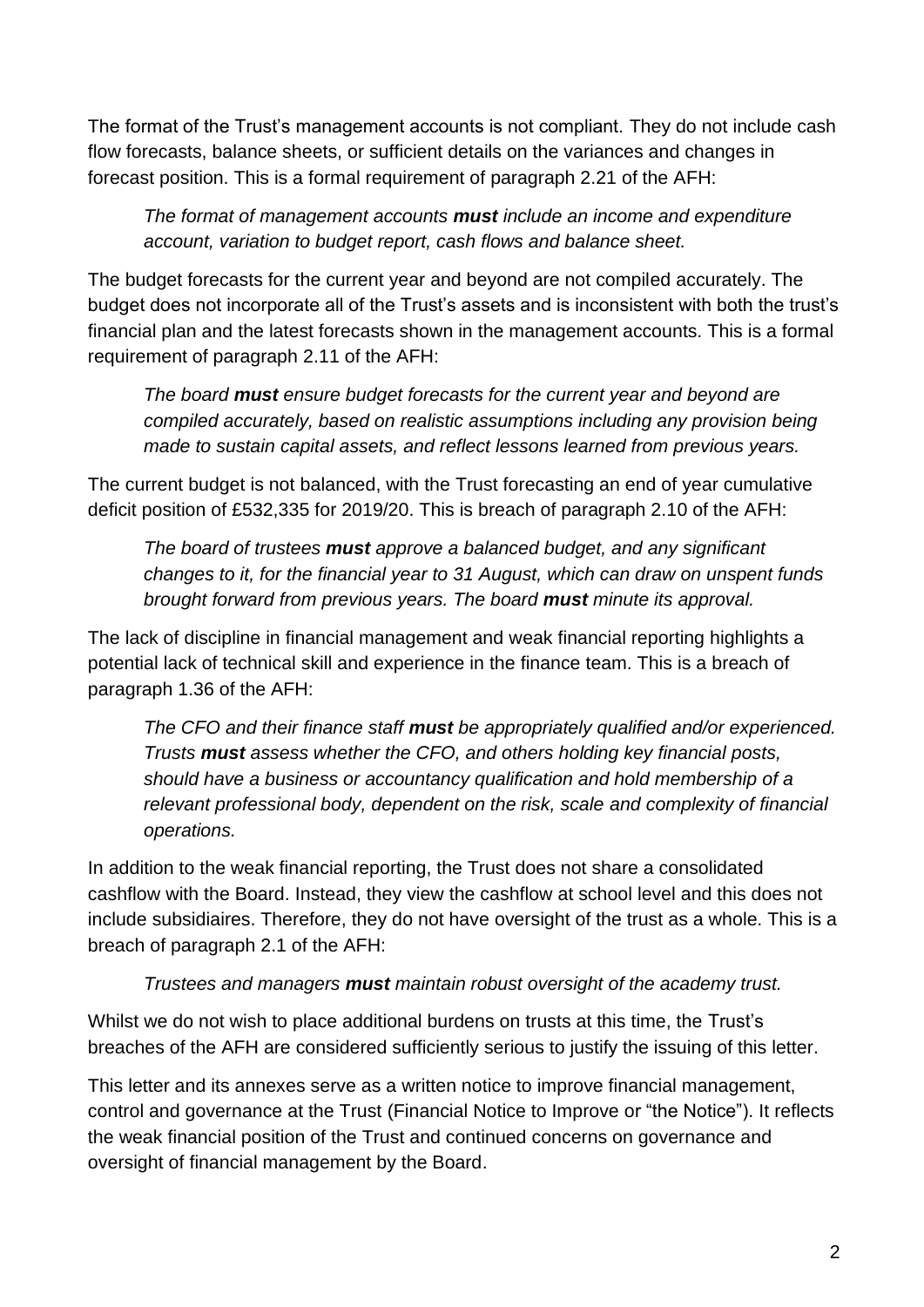The Trust is required, pursuant to the provisions of the Academy Financial Handbook (AFH) and the Funding Agreement (FA), to comply with the terms of this Notice. These terms are set out in Annex A.

Being issued with a Notice means that certain delegated authorities, as defined in the AFH, have been revoked. All transactions previously covered by these delegations, regardless of their size, must now be approved in advance by ESFA, specifically:

- special staff severance payments
- compensation payments
- writing off debts and losses
- entering into guarantees, indemnities or letters of comfort
- disposals of fixed assets beyond any limit in the funding agreement
- taking up a leasehold or tenancy agreement on land and buildings of a duration beyond any limit in the trust's funding agreement
- GAG carry forward from one year to the next beyond any limit in the funding agreement and the pooling of GAG by MATs

If the Trust comes to the ESFA to seek retrospective approval this will be deemed a breach of the AFH. These delegated authorities shall be returned to the Trust once we are satisfied that the requirement of the Notice have been, and will continue to be, complied with to the satisfaction of the Secretary of State. Further details of the approval process will be forwarded to the Accounting Officer upon acknowledgment of receipt of this letter.

We will monitor progress made towards meeting the requirements of this Notice. We will lift the Notice when the requirements set out in the annex have been met in full.

We reserve the right to reissue this Notice and add further specific conditions if required, should the Trust fail to make sufficient progress against the original conditions. Should it become evident that the Trust is unlikely to fulfil the conditions and / or requirements set out in this Notice and / or within the agreed timescales, we will explore the contractual intervention options available.

In the event that the Trust fails to meet the requirements of this Notice, to the satisfaction of the Secretary of State, the Trust will be considered to have failed to comply with the terms of the AFH. Depending upon the severity of the breach, this may amount to a breach of the terms of the FA and lead to termination.

If continued non-compliance with the AFH occurs, we may also refer the case to the Charity Commission and/or Insolvency Service for further investigation, as deemed appropriate in the circumstances.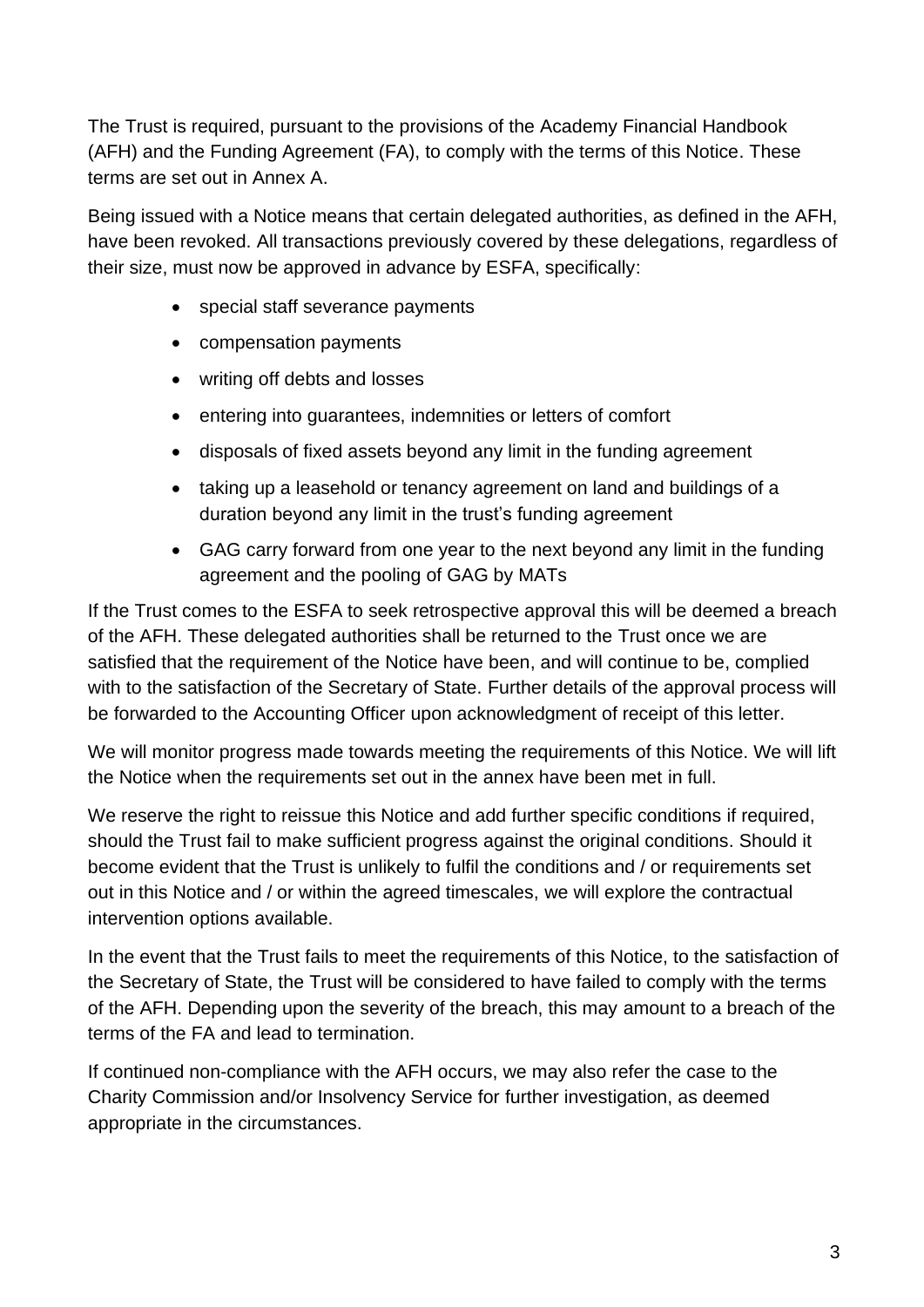I should be grateful if you would acknowledge receipt of this letter by email within three working days of the date of this letter to  $\Box$ . In line with the requirements set out in ESFA's publishing policy, the Trust has 10 working days to offer any final comments on factual accuracy before publication.

I am copying this letter to the Accounting Officer Cathy Tooze, Trust Members Simon Loveday, Steve Cox, Sue Brindley and Susannah Dutton, and Dame Kate Dethridge, the Regional Schools Commissioner (RSC) for North West London and South Central.

I look forward to hearing from you.

Yours sincerely

harry/

**Warwick Sharp Director, Academies and Maintained Schools Directorate**

CC. Cathy Tooze, Accounting Officer Dame Kate Dethridge – RSC, North West London and South Central Simon Loveday, Steve Cox, Sue Brindley and Susannah Dutton (Members of the Trust)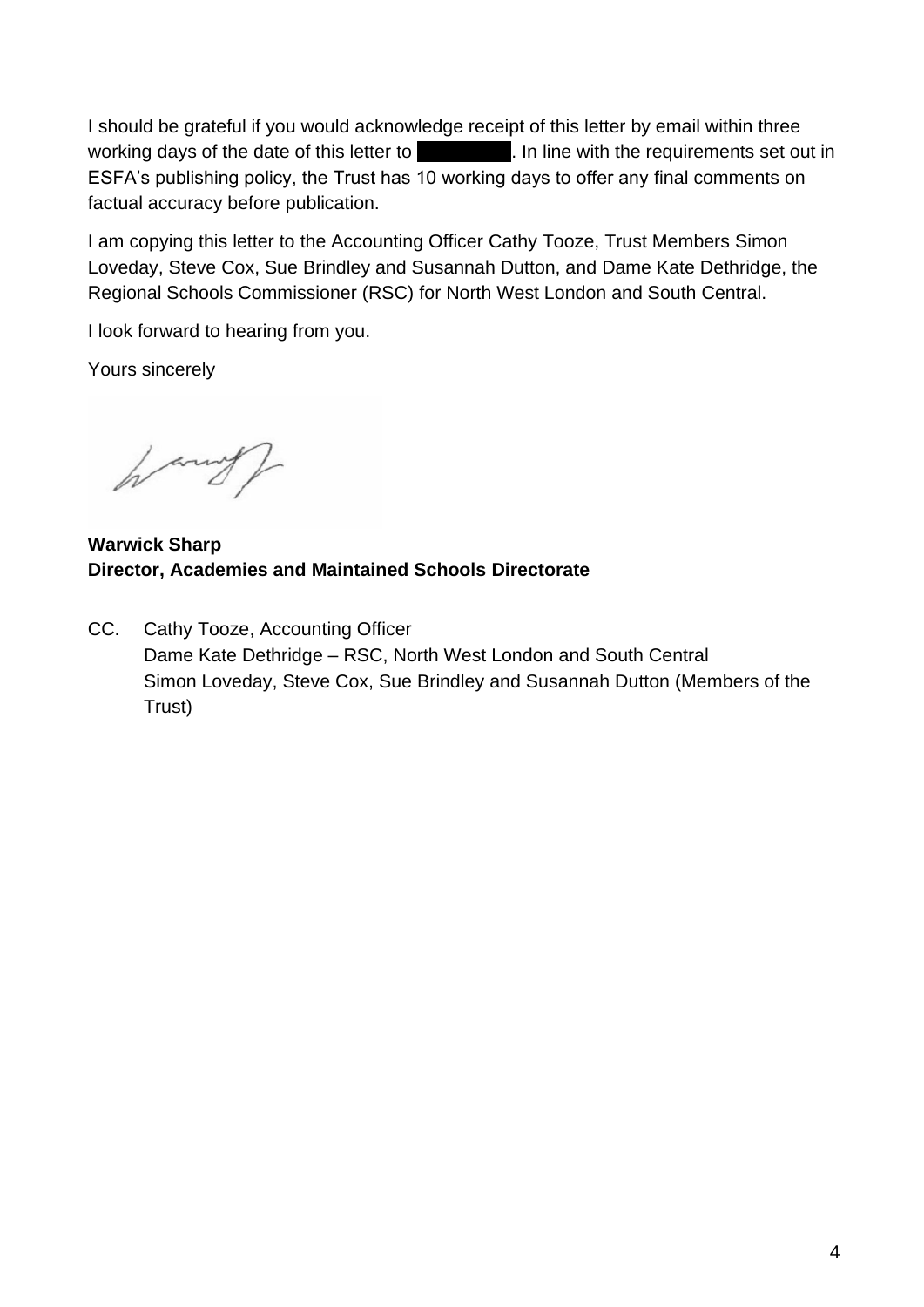### **Herts & Essex Multi Academy Trust Annex A** Annex A

### **Financial notice to improve**

- 1. The Education and Skills Funding Agency (ESFA) has decided to issue a Financial Notice to Improve (the 'Notice') as a consequence of Herts & Essex Multi Academy Trust (the 'Trust')
	- Failing to apply discipline in financial management, including managing debtors, creditors, cash flow and monthly bank reconciliations as required in the Academies Financial Handbook (AFH) paragraph 2.7;
	- Failing to ensure that spending is used for the purpose intended and that there is probity in the use of public funds as required in the AFH paragraph 2.28;
	- Failing to produce compliant management accounts as required in the AFH paragraph 2.21;
	- Failing to ensure budget forecasts for the current year and beyond are compiled accurately as required in the AFH paragraph 2.11;
	- Failing to approve a balanced budget for the financial year to 31 August as required in the AFH paragaraph 2.10;
	- Failing to ensure trustees and managers maintain robust oversight of the academy trust as required in the AFH paragraph 2.1;
	- Failing to ensure that the finance team has the appropriate experience and technical skills as required in the AFH paragraph 1.36.

# **Conditions**

2. The trust is required to:

a) Comply with the funding agreement requirement to submit all audited financial statements to the ESFA on time and without qualification.

b) Submit the Budget Forecast Return Outturn (BFRO) by the deadline required by the ESFA.

c) The Trust is required to submit the Budget Forecast Return (BFR) by the deadline required by the ESFA.

d) Contact the ESFA at an early stage if it believes it is not able to follow is falling behind the schedule set out in their Trust financial plan.

- 3. The Trust is required to share a copy of the Trust's risk register and fixed asset register with ESFA.
- 4. The Trust is required to share a copy of the latest internal audit report with updated progress against actions.
- 5. The Trust is required to share the defects list outlining the remaining expenditure relating to the Sports Centre and the current payment plan.
- 6. The Trust is required to agree to the deployment of a new School Resource Management Advisor, to take place in the academic year 2021/22.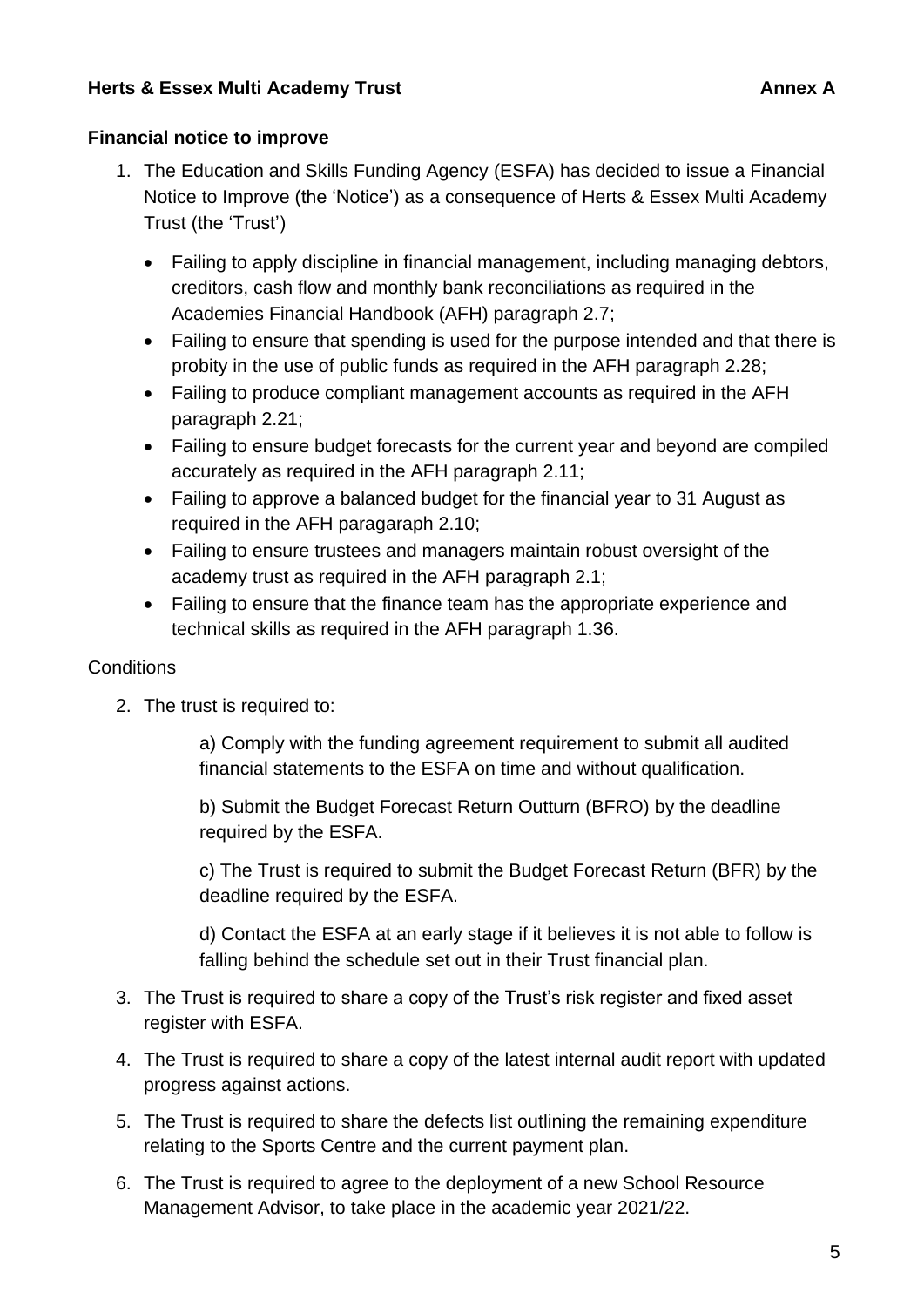7. The Trust is required to prepare and submit an updated consolidated financial plan, including a consolidated cash flow. Any request for financial support must be evidenced by the financial plan and with sufficient time for ESFA to review the request. The plan must include:

a) Details of the actions they have taken to attempt to implement the improvements identified by the SRMA. The trust may want to incorporate this within an action plan.

b) Any findings from an Integrated Curriculum and Financial Planning (ICFP) analysis and a review of budget management forecasting and scrutiny, including using benchmarking and SRM tools.

- 8. The Trust is required to review its finance structure and complete an audit of finance skills across the finance department. Where there are any gaps in experience or capacity, the Trust should seek further finance support.
- 9. The Trust is required to review its current governance arrangements to ensure they are clear, including a review of attendance levels of trustees at Board meetings. Following this, the Trust should create an action plan to improve attendance levels and share the Trust scheme of delegation. If any skill gaps are identified, the Trust should also appoint an Academy Ambassador as appropriate.
- 10.The Trust is required to review and reduce the number of Trust bank accounts to a minimum.
- 11.The Trust is required to review the production of monthly management accounts to ensure they are in line with ESFA requirements. They must include:
	- a) Revenue income and expenditure report
	- b) Variation to budget report
	- c) A detailed and consolidated monthly cash flow, rolling 12 months ahead
	- d) Balance sheet
- 12.The Trust is required to submit notice of all board meetings, including extra-ordinary meetings; and ensures that the agenda and draft minutes are forwarded to the ESFA as soon as they are available. This must also include copies of the financial reports which are shared with the Board.
- 13.The Trust is required to submit the auditors' management letter for 2019-20, which does not raise further concerns relating to any of the issues highlighted within this Notice by the deadline set by the ESFA.
- 14.The Trust is required to ensure that all necessary Trustee contact details are up to date.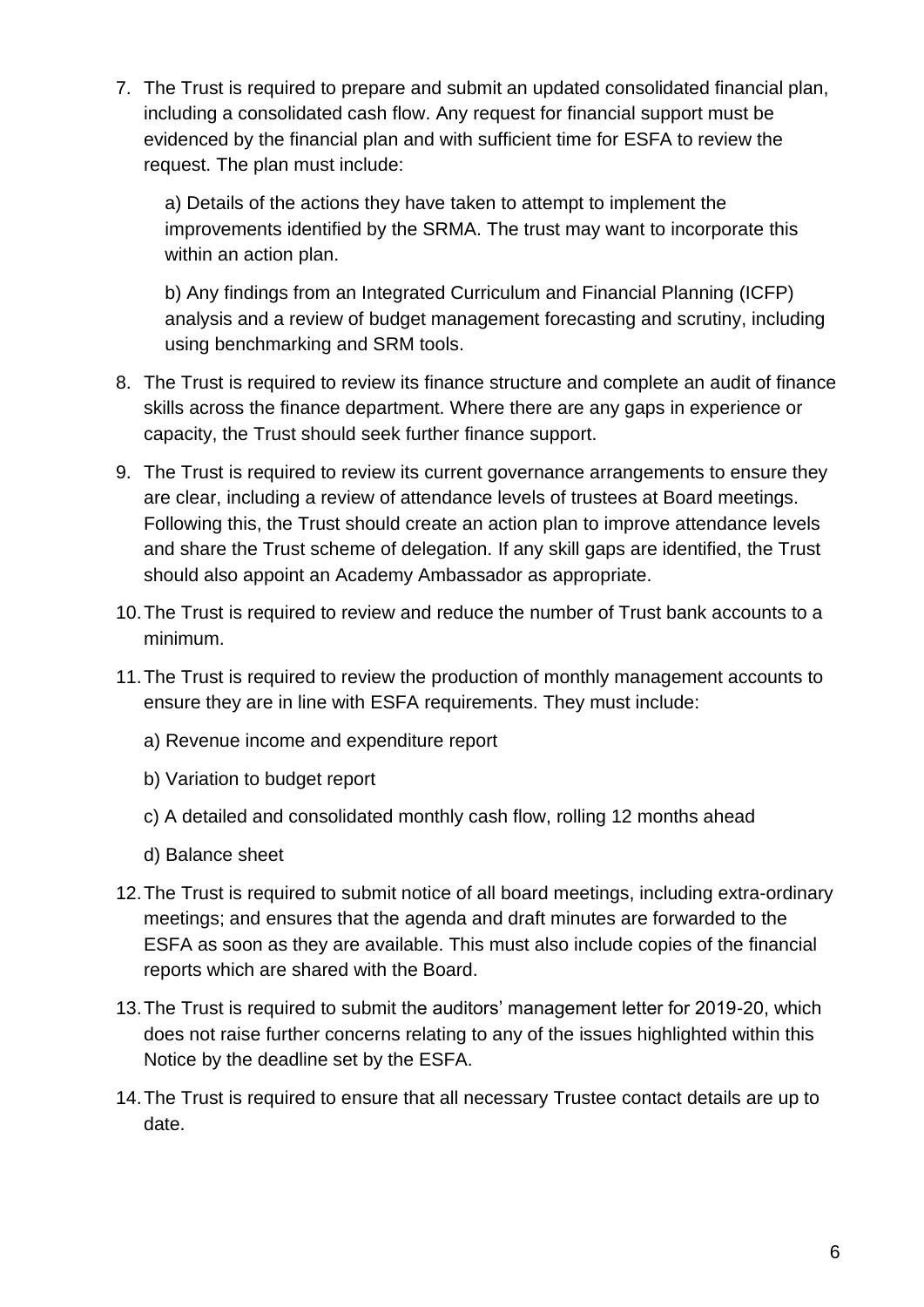#### **Financial management requirements**

- 15.The Trust is responsible for its own financial management, control and governance and is expected to take appropriate action to strengthen the weaknesses identified.
- 16.The Trust should take all appropriate actions to ensure an action plan is fully implemented.
- 17.The ESFA must be satisfied that the Trust is doing everything it can to rectify the weaknesses identified.

### **Timescales**

- 18.The BFR return is due to the ESFA by 29 September 2020 unless otherwise notified by ESFA. The 2019-20 audited accounts and management letter are due to the ESFA by 31 December 2020 unless otherwise notified by ESFA.
- 19.The Trust is required to share a copy of the Trust's risk register and fixed asset register by 24 August 2020.
- 20.The Trust is required to share a copy of the latest internal audit report with updated progress against actions by 24 August 2020.
- 21.The Trust is required to share the defects list outlining the remaining expenditure relating to the Sports Centre and the current payment plan by 24 August 2020.
- 22.The Trust is required to agree to the deployment of a new School Resource Management Advisor, to take place in the academic year 2021/22, by 24 August 2020.
- 23.The Trust is required to submit the updated financial plan by 17 August 2020.
- 24.The Trust is required to share the findings of the review of its finance structure and audit of finance skills across the finance department by 21 September 2020.
- 25.The Trust is required to share the findings of the review of governance arrangements, the subsequent action plan to improve attendance levels by 5 October 2020.
- 26.The Trust is required to submit their scheme of delegation by 5 October 2020.
- 27.The Trust is required to confirm it has reduced the number of Trust bank accounts to a minimum by 5 October 2020.

# **Monitoring and progress**

- 28.The Trust is required to meet the specific conditions outlined above to enable the ESFA to monitor compliance and progress.
- 29.Should it become evident that the Trust is unlikely to fulfil the conditions and / or requirements set out in this Notice and / or within the above timescales, the ESFA will begin to consider and explore the contractual intervention options available.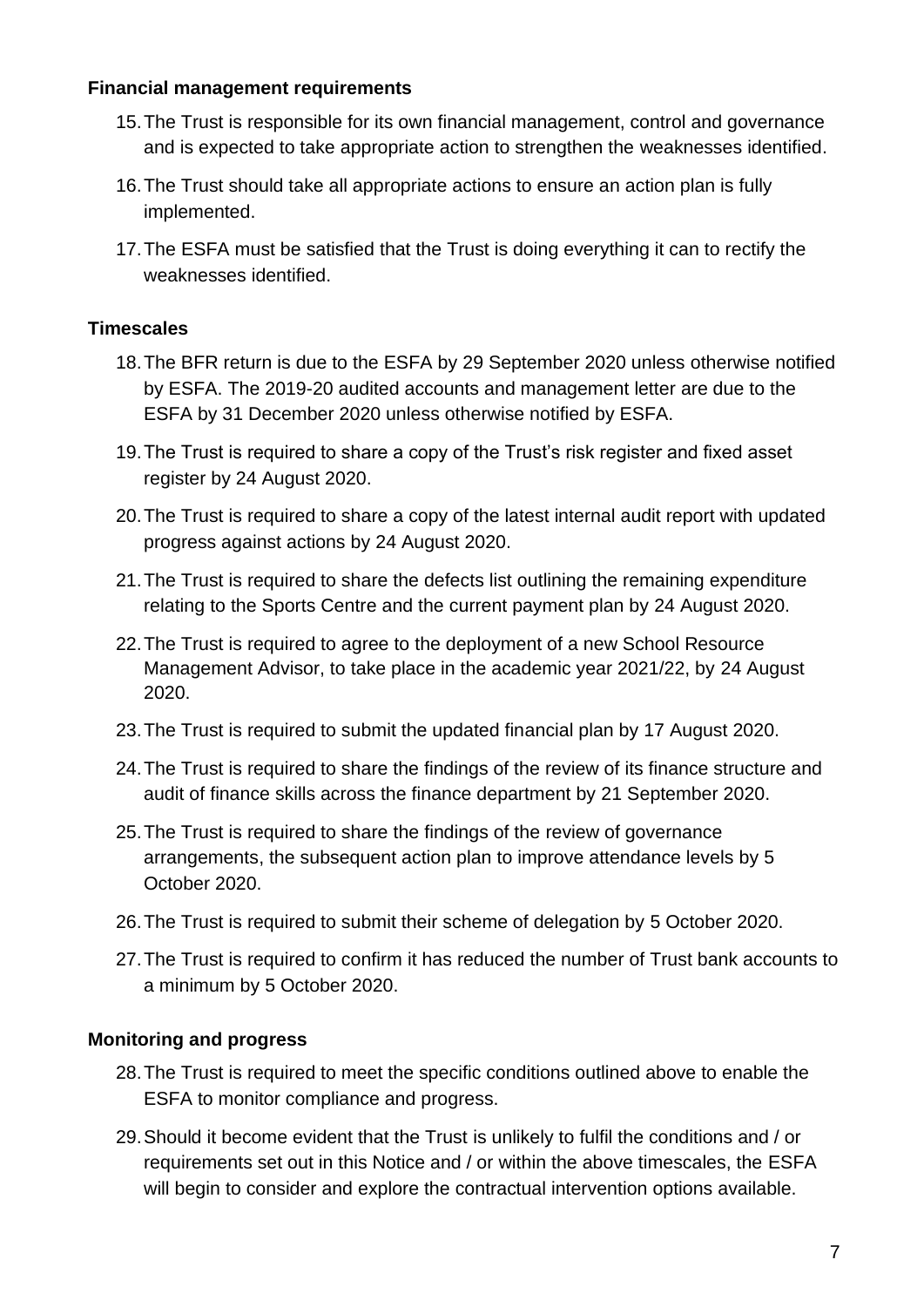# **Compliance and the end of the notice period**

30.Compliance with this Notice will be demonstrated when:

- The Trust has requested approval from the ESFA for any and all actions under the revoked freedoms in Part 5 of the AFH. These requests should be sent using the [ESFA-enquiry-form.](https://form.education.gov.uk/fillform.php?self=1&form_id=HR41uA2F8Dh&type=form&ShowMsg=1&form_name=Knowledge+centre+enquiry+form&noRegister=false&ret=%2Fmodule%2Fservices&noLoginPrompt=1)
- The ESFA receives the Budget Forecast Return by 29 September 2020.
- The ESFA receives audited financial statements with an unqualified audit opinion by 31 December 2020.
- The ESFA receives the auditors' management letter which does not raise further concerns relating to any of the issues highlighted within this Notice by 31 December 2020.
- The ESFA receives a copy of the Trust's risk register and fixed asset register by 24 August 2020.
- The ESFA receives a copy of the latest internal audit report with updated progress against actions by 24 August 2020.
- The ESFA receives the defects list outlining the remaining expenditure relating to the Sports Centre and the current payment plan by 24 August 2020.
- The ESFA receives written confirmation that the Trust agrees to the deployment of a new School Resource Management Advisor, to take place in the academic year 2021/22, by 24 August 2020.
- The ESFA receives the updated financial plan by 17 August 2020.
- The ESFA receives the findings of the review of its finance structure and audit of finance skills across the finance department by 21 September 2020.
- The ESFA receives the findings of the review of governance arrangements and the subsequent action plan by 5 October 2020.
- The Trust submits their scheme of delegation, which evidences clear lines of accountability by 5 October 2020.
- The ESFA receives confirmation of and evidence that the Trust has reduced the number of Trust bank accounts to a minimum by 5 October 2020.
- The ESFA receives compliant monthly management accounts until further notice.
- The ESFA receives submit notice of all board meetings, including extra-ordinary meetings; and ensures that the agenda and draft minutes are forwarded to the ESFA as soon as they are available. This must also include copies of the financial reports which are shared with the Board.
- All fields specified in GIAS for the individuals must be completed before the FNtI can be lifted. The trust must ensure its record on Get information about schools for the individuals remains up to date.
- 31.The conditions compliance table in Annex B advises the Trust of the evidence required and timescales given for the Trust to be deemed compliant with this Notice.
- 32.When the Trust meets all the conditions outlined in this annex, is fully compliant with the AFH and no other breaches have been identified, the ESFA will write to the Trust to confirm that the Notice has been lifted.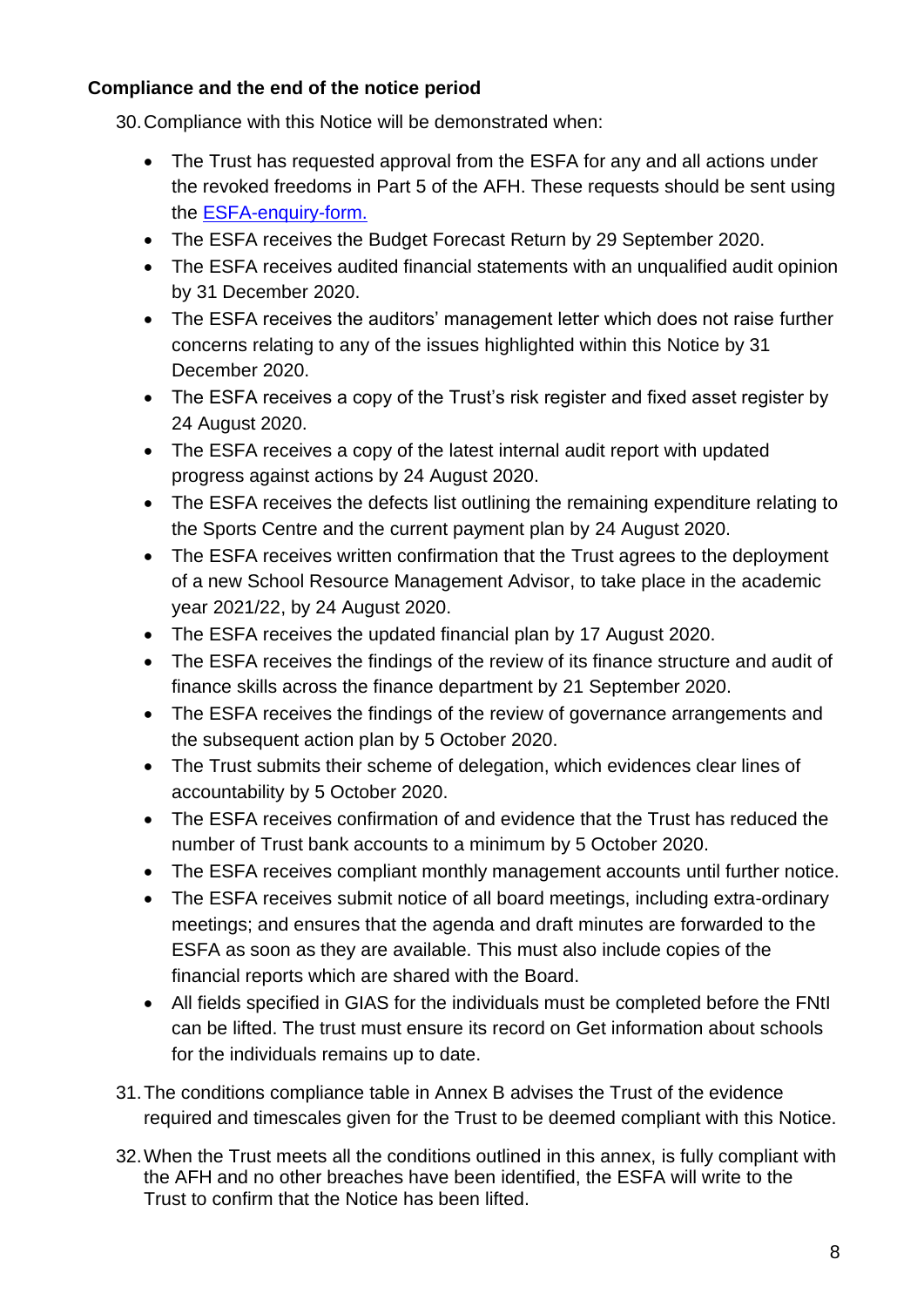### **Herts & Essex Multi Academy Trust Annex B**

#### **Table of conditions**

The table below summarises the conditions that have been placed upon Herts & Essex Multi Academy Trust ("the Trust")]. It sets out the evidence the Trust must provide, and the timescales the Trust must meet, to show that they have complied with the Financial Notice to Improve ("the Notice"). All conditions set out in the table must be met before the Notice can be lifted.

|                         | <b>Condition</b>                                                                                                                               | Evidence required to show compliance with the notice                                                                                                                                                                  | <b>Timescale</b> |
|-------------------------|------------------------------------------------------------------------------------------------------------------------------------------------|-----------------------------------------------------------------------------------------------------------------------------------------------------------------------------------------------------------------------|------------------|
|                         | The Trust must share a copy of the Trust's<br>risk register and fixed asset register with<br>ESFA.                                             | The ESFA receives a copy of the Trust's risk register<br>$\overline{\phantom{a}}$<br>and fixed asset register by 24 August 2020.                                                                                      | 24 August 2020   |
| $\overline{2}$          | The Trust must share a copy of the latest<br>internal audit report with updated progress<br>against actions.                                   | The ESFA receives a copy of the latest internal audit<br>report with updated progress against actions by 24<br><b>August 2020.</b>                                                                                    | 24 August 2020   |
| $\mathbf{3}$            | The Trust must share the defects list<br>outlining the remaining expenditure relating<br>to the Sports Centre and the current<br>payment plan. | The ESFA receives the defects list outlining the<br>remaining expenditure relating to the Sports Centre and<br>the current payment plan by 24 August 2020.                                                            | 24 August 2020   |
| $\overline{\mathbf{4}}$ | The Trust must agree to the deployment of<br>new School Resource Management                                                                    | The ESFA receives written confirmation that the trust<br>$\blacksquare$<br>agrees to the deployment of a new School Resource<br>Management Advisor, to take place in the academic<br>year 2021/22, by 24 August 2020. | 24 August 2020   |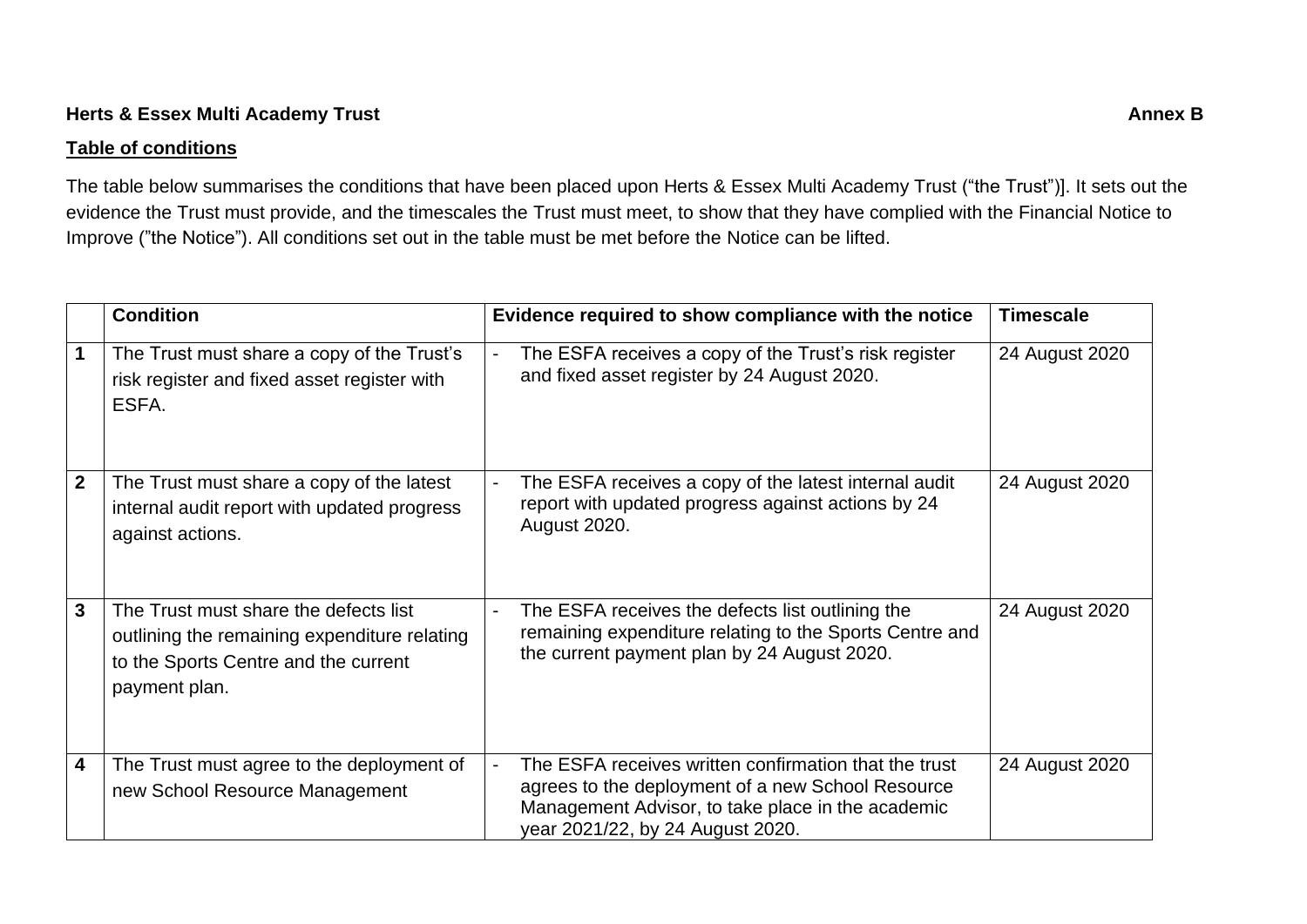|   | Advisor, to take place in the academic year<br>2021/22.                                                                                                                                                                                                                                                                                                                                                                                                                                                                                                                                                                             |                                                                                                                                                                                                                                                                                                                                                                                                                                                                                                                                                                                                                   |                      |
|---|-------------------------------------------------------------------------------------------------------------------------------------------------------------------------------------------------------------------------------------------------------------------------------------------------------------------------------------------------------------------------------------------------------------------------------------------------------------------------------------------------------------------------------------------------------------------------------------------------------------------------------------|-------------------------------------------------------------------------------------------------------------------------------------------------------------------------------------------------------------------------------------------------------------------------------------------------------------------------------------------------------------------------------------------------------------------------------------------------------------------------------------------------------------------------------------------------------------------------------------------------------------------|----------------------|
| 5 | The Trust must prepare and submit an<br>updated consolidated financial plan,<br>including a consolidated cashflow. The plan<br>must be submitted no later than 17 August<br>2020.<br>The plan must include details of the actions<br>they have taken to attempt to implement the<br>improvements identified by the SRMA. The<br>trust may want to incorporate this within an<br>action plan.<br>The plan must incoporprate any findings<br>from an Integrated Curriculum and Financial<br>Planning (ICFP) analysis and a review of<br>budget management forecasting and<br>scrutiny, including using benchmarking and<br>SRM tools. | The ESFA receives the updated financial plan by 17<br><b>August 2020.</b><br>The financial position is consistent with the monthly<br>management accounts.<br>The financial plan is based on realistic assumptions and<br>reflects the consolidated Trust position.<br>The financial plan incorporates details of actions taken<br>to implement the improvements detailed by the SRMA.<br>The financial plan incorporates findings from ICFP<br>analysis and benchmarking.<br>Any request for financial support is evidenced by the<br>financial plan and with sufficient time for ESFA to<br>review the request. | 17 August 2020       |
| 6 | The Trust must review its finance structure<br>and complete an audit of finance skills<br>across the finance department. Where there<br>are any gaps in experience or capacity, the<br>Trust should seek further finance support.                                                                                                                                                                                                                                                                                                                                                                                                   | The ESFA receives the findings of the review and<br>details of any actions taken, with regular progress<br>updates, by 21 September 2020.                                                                                                                                                                                                                                                                                                                                                                                                                                                                         | 21 September<br>2020 |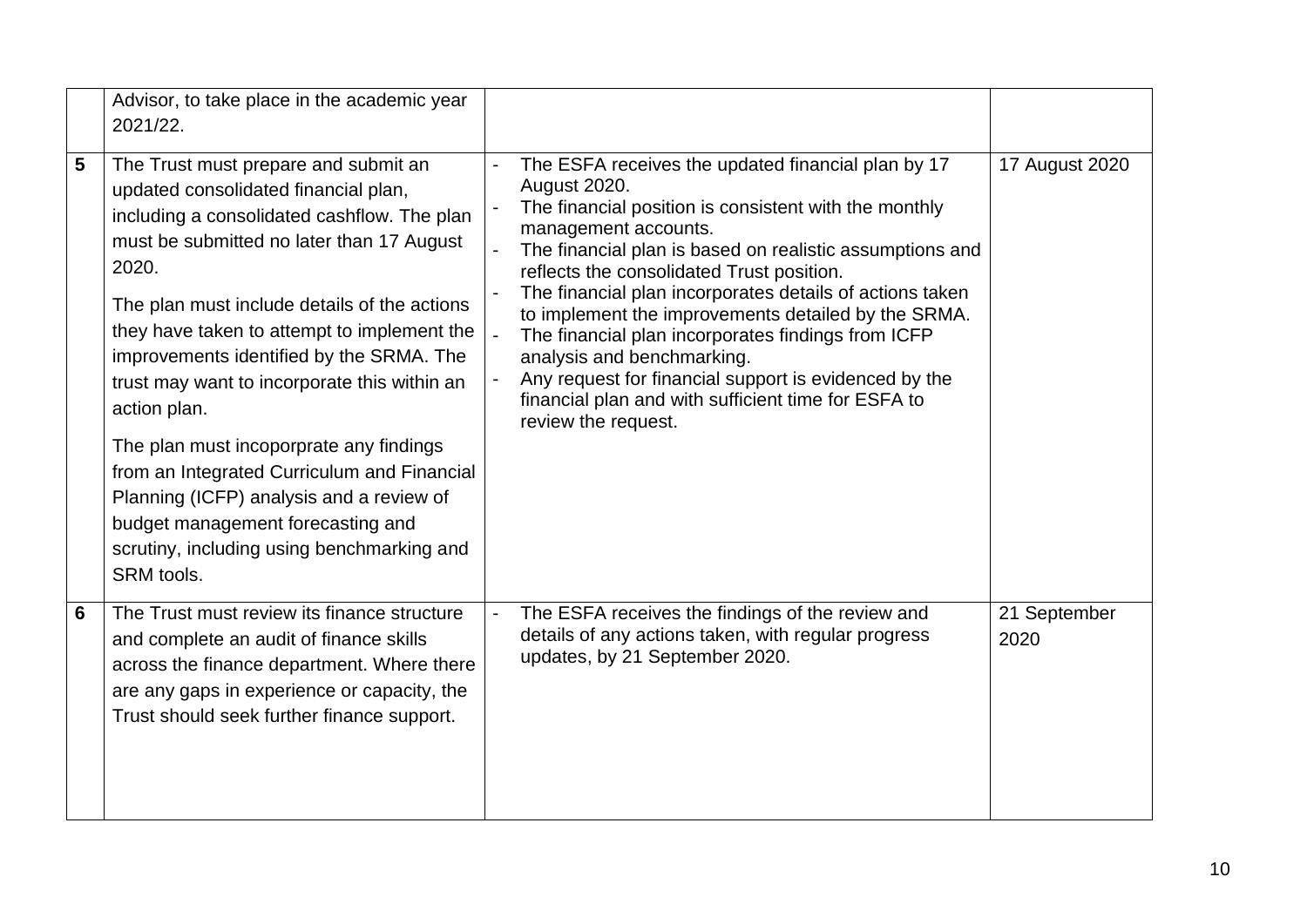| $\overline{7}$   | The Trust must review its current<br>governance arrangements to ensure they<br>are clear, including a review of attendance<br>levels of trustees at Board meetings.<br>Following this, the Trust should create an<br>action plan to improve attendance levels<br>and share the Trust scheme of delegation.<br>If any skill gaps are identified, the Trust<br>should also appoint an Academy<br>Ambassador as appropriate. | The ESFA receives the findings of the review and the<br>subsequent action plan.<br>The ESFA receives evidence that attendance levels<br>have improved.<br>The Trust submits their scheme of delegation, which<br>evidences clear lines of accountability.<br>If the review identifies any gaps in skills and experience<br>at board level, the Trust must provide evidence of<br>approaching Academy Ambassadors. | 5 October 2020                                                                            |
|------------------|---------------------------------------------------------------------------------------------------------------------------------------------------------------------------------------------------------------------------------------------------------------------------------------------------------------------------------------------------------------------------------------------------------------------------|-------------------------------------------------------------------------------------------------------------------------------------------------------------------------------------------------------------------------------------------------------------------------------------------------------------------------------------------------------------------------------------------------------------------|-------------------------------------------------------------------------------------------|
| 8                | The Trust must review and reduce the<br>number of Trust bank accounts to a<br>minimum.                                                                                                                                                                                                                                                                                                                                    | The ESFA receives confirmation of and evidence that<br>the Trust has reduced the number of Trust bank<br>accounts to a minimum.                                                                                                                                                                                                                                                                                   | 5 October 2020                                                                            |
| $\boldsymbol{9}$ | The Trust must review the production of<br>monthly management accounts to ensure<br>they are in line with ESFA requirements.<br>They must include:<br>Revenue income and expenditure<br>$\bullet$                                                                                                                                                                                                                         | The ESFA receives compliant monthly management<br>accounts until further notice.                                                                                                                                                                                                                                                                                                                                  | The<br>management<br>accounts must<br>be submitted to<br>the ESFA by<br>25th of the month |
|                  | report<br>Variation to budget report<br>A detailed and consolidated monthly<br>$\bullet$<br>cash flow, rolling 12 months ahead<br><b>Balance sheet</b><br>$\bullet$                                                                                                                                                                                                                                                       |                                                                                                                                                                                                                                                                                                                                                                                                                   | until further<br>notice.                                                                  |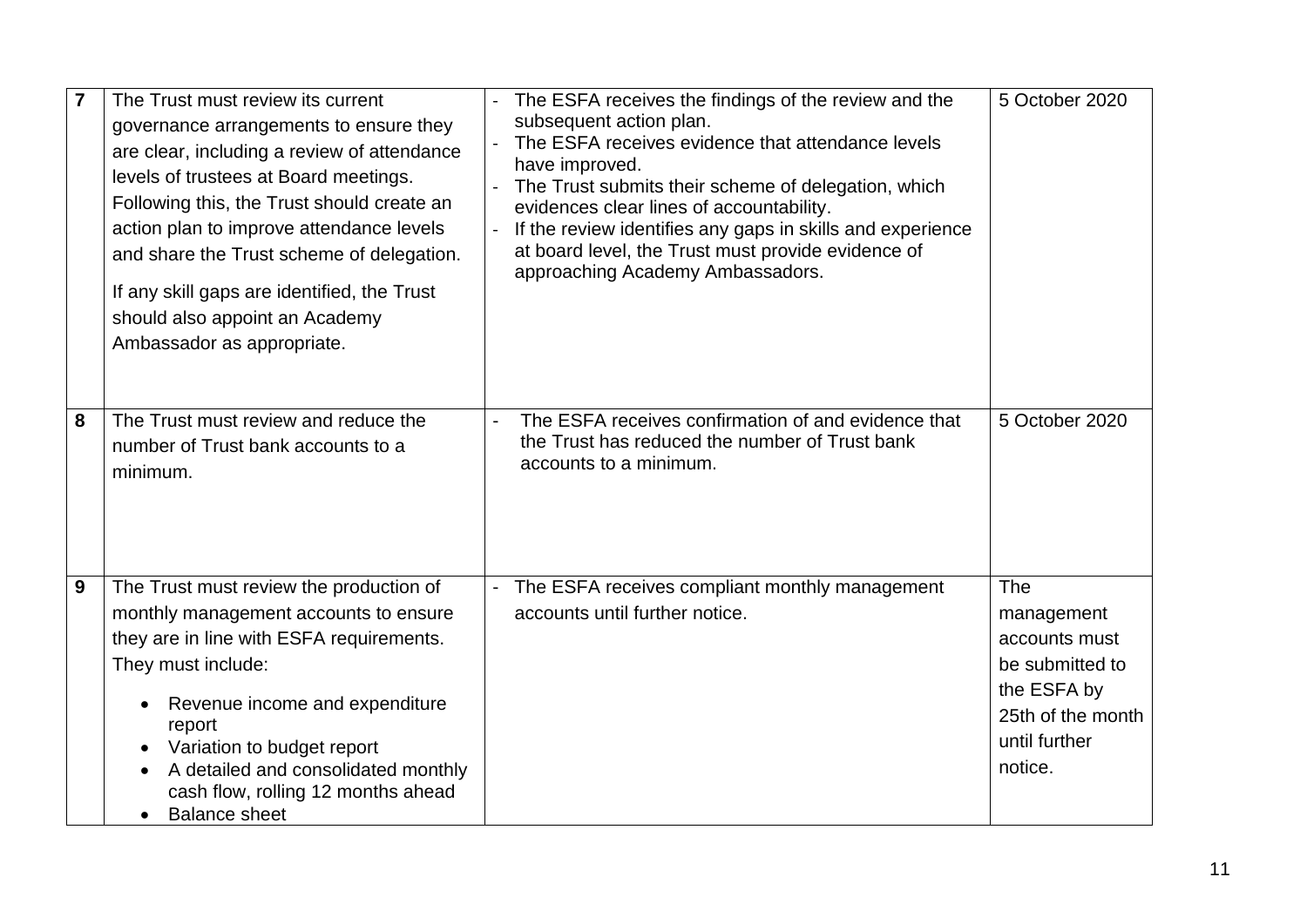| 10 | The Trust must submit notice of all board<br>meetings, including extra-ordinary<br>meetings; and ensures that the agenda and<br>draft minutes are forwarded to the ESFA as<br>soon as they are available. This must also<br>include copies of the financial reports which<br>are shared with the Board.                       | The ESFA receives notice of all board meetings,<br>including extra-ordinary meetings, and copies of the<br>agenda and draft minutes as soon as they are available.<br>This must also include copies of the financial reports<br>which are shared with the Board.                                                                                                                                                | Until further<br>notice                                                                                                                    |
|----|-------------------------------------------------------------------------------------------------------------------------------------------------------------------------------------------------------------------------------------------------------------------------------------------------------------------------------|-----------------------------------------------------------------------------------------------------------------------------------------------------------------------------------------------------------------------------------------------------------------------------------------------------------------------------------------------------------------------------------------------------------------|--------------------------------------------------------------------------------------------------------------------------------------------|
| 11 | The Trust submits the auditors'<br>management letter for 2019-20, which does<br>not raise further concerns relating to any of<br>the issues highlighted within this Notice by<br>the deadline set by the ESFA.                                                                                                                | The ESFA receives the auditors' management letter for<br>2019-20, which does not raise further concerns relating<br>to any of the issues highlighted within this Notice by the<br>deadline set.                                                                                                                                                                                                                 | 31 December<br>2020                                                                                                                        |
| 12 | The trust is required to:<br>a) Comply with the funding agreement<br>requirement to submit all audited<br>financial statements to the ESFA on<br>time and without qualification.<br>b) Submit the Budget Forecast Return<br>Outturn (BFRO) by the deadline<br>required by the ESFA.<br>c) The Trust is required to submit the | The ESFA receives audited financial statements by 31<br>$\blacksquare$<br>December, each year until the FNTI is lifted.<br>The ESFA receives BFRO by date required, each year<br>until FNTI is lifted.<br>The ESFA receives BFR by date required, each year<br>$\overline{\phantom{a}}$<br>until FNTI is lifted.<br>Returns show recovery in line with the Trust financial<br>$\overline{\phantom{a}}$<br>plan. | Submit audited<br>financial<br>statements by 31<br>December, each<br>year until the<br>FNTI is lifted.<br>Submit BFRO by<br>date required, |